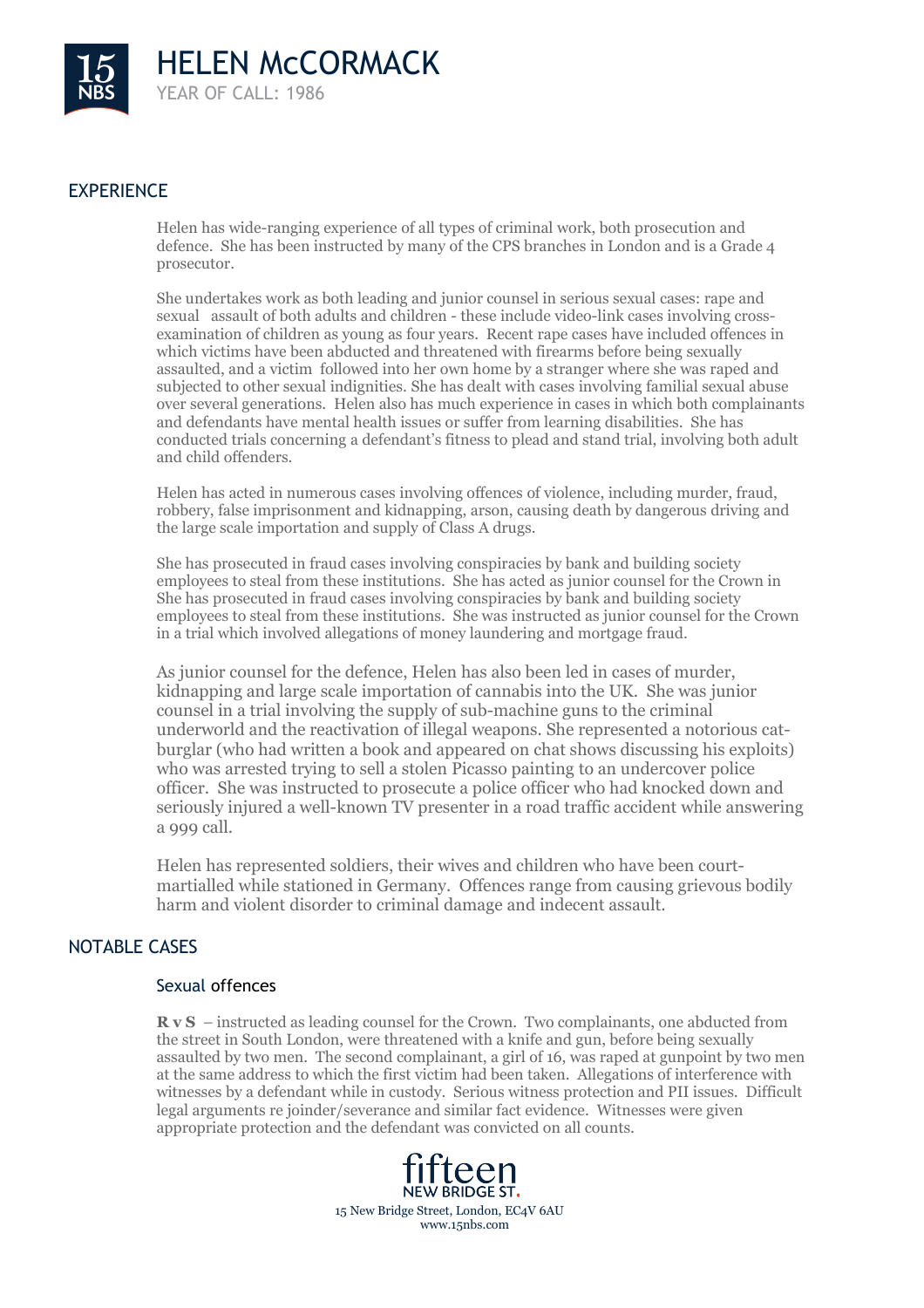**R v H -** prosecuted a defendant who followed a woman into her own home where he raped her, subjected her to further sexual indignities and videoed her on his phone, requiring her to say that she had permitted the assaults. Defendant convicted after trial and remanded to Broadmoor.

**R v T & T** – prosecuted individuals from two generations of a family involved in the sexual abuse of children of the third generation. The children spoke out after being placed in care for other reasons. Both defendants convicted after trial.

**R v D & M** – historic prosecution of two individuals in a family convicted of sexually abusing a male child of the family. Complaint made at time by the child, but defendants not charged. A number of further complainants, now adults, identified more recently, both inside and outside the family, who gave evidence of sexual abuse as children. D convicted of a series of predatory sexual offences over several years.

**R v C** – instructed by the Crown to prosecute a care worker accused of having sexual intercourse with a severely mentally handicapped woman, incapable of giving consent. The victim was so seriously handicapped she was incapable of providing any evidence. The case was successfully prosecuted relying on forensic and medical evidence.

**R v J** – instructed to defend in a case in which the accused was charged with assault and witness intimidation of his estranged wife. After giving his explanation that he and his wife were reunited and sleeping together, he was charged with ten counts of rape, after she told the police that she had not been acting of her own free will. Acquitted of all offences.

**R v G –** defended in a case in which defendant charged with child sex offences of complainants inside and outside the family. Acquitted of all offences after exploration of potential contamination of evidence of witnesses.

**R v N** – a 13 year old boy charged with a series of sexual attacks on women late at night in North London. Issues arose regarding hid fitness to plead and stand trial. He was found to be unfit to plead, but to have committed the acts alleged. He was sentences to a hospital order under the Mental Health Act.

**R v W** – defended a woman alleged to have sexually abused her son as a child. Issues as to whether the acts alleged could have been committed by a child of that age; admissibility of evidence from other children of the family as to her 'lack of sexual boundaries'. Acquitted of all counts.

**R v M** (2003) EWCA Crim 3765; (2004)CLR 373 – a reported rape case in which the Court of Appeal considered the court's approach to s.41 Youth Justice and Criminal Evidence Act 1999 (cross-examination of complainant in relation to sexual history). The case provoked considerable commentary of the Court of Appeal's approach in the Criminal Law Review and other academic journals.

#### Fraud and Offences of Dishonesty

**R v W** - instructed in the prosecution of a defendant facing allegations of substantial money laundering, mortgage fraud and other offences of dishonesty. Substantial quantities of exhibits had to be reduced to schedules and admissions to make the case comprehensible to the jury

**R v B & R** - successfully prosecuted employees of a building society who had compromised customer accounts, by reallocating PIN numbers to fictitious addresses thereby diverting funds.

**R v H** – the prosecution of a police inspector charged with a string of offences of handling stolen goods, often using ebay as an outlet for the stolen property.

**R v S –** defended a notorious cat burglar (who had written books and appeared on chat shows talking about his exploits) who was arrested trying to sell to an undercover police officer a Picasso painting stolen from a Bond Street dealer in an armed robbery.